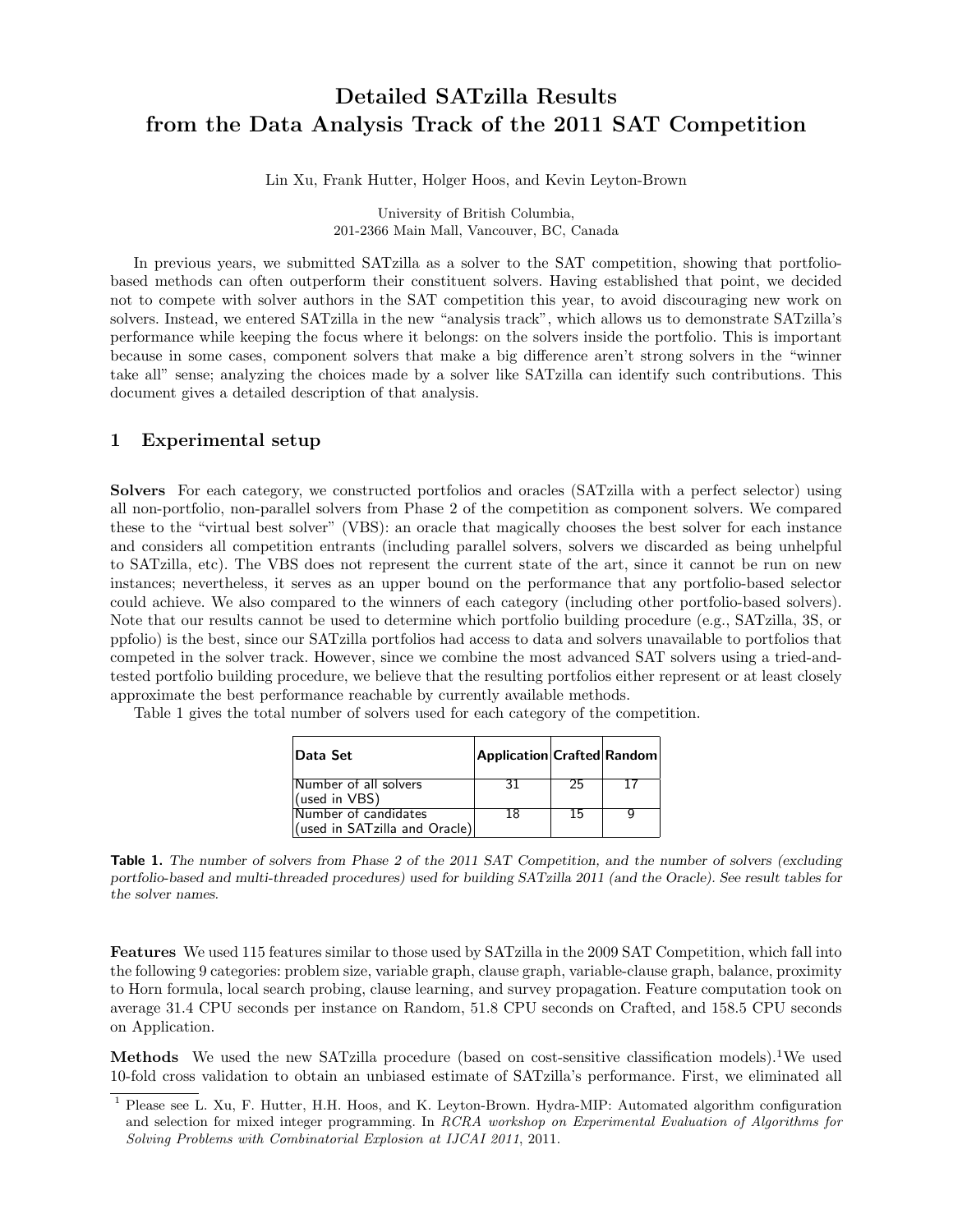instances that could not be solved by any candidate solver (we denote those instances as U). Then, we randomly partitioned the remaining instances (denoted S) into 10 disjoint sets. Treating each of these sets in turn as the test set, we constructed SATzilla using the other 9 sets as training data, and measured SATzilla's runtime on the test set. Finally, we computed SATzilla's average performance across the 10 test sets.

To evaluate how important each solver was for SATzilla, for each category we quantified the percentage of instances solved by each solver during SATzilla's presolving (Pre1 or Pre2), backup, and main stages. Note that our use of cross-validation means that we constructed 10 different SATzilla portfolios using 10 different subsets ("folds") of instances. These 10 portfolios can be qualitatively different (e.g., selecting different presolvers); we report aggregates over the 10 folds. We also quantified the omission cost of each candidate solver, defined as the reduction in the percentage of instances SATzilla was able to solve when the given solver was excluded.

Data Runtime data was provided by the organisers of the 2011 SAT competition. All feature computations were performed by Daniel Le Berre on a quad core computer with 4GB of RAM and running Linux, using our code. Four instances (from the Crafted category) out of 1200 had no feature values due to a database problem caused by duplicated file name<sup>2</sup>. We treated these instances as timeouts for SATzilla, thus obtaining a lower bound on SATzilla's performance.

<sup>&</sup>lt;sup>2</sup> Four pairs of instances in the Crafted category had identical names. Since the database for recording feature values used file name as the primary key, the feature values for four instances could not be written into the database. We sent a request to Daniel Le Berre for re-collecting these feature values, but have not yet received them.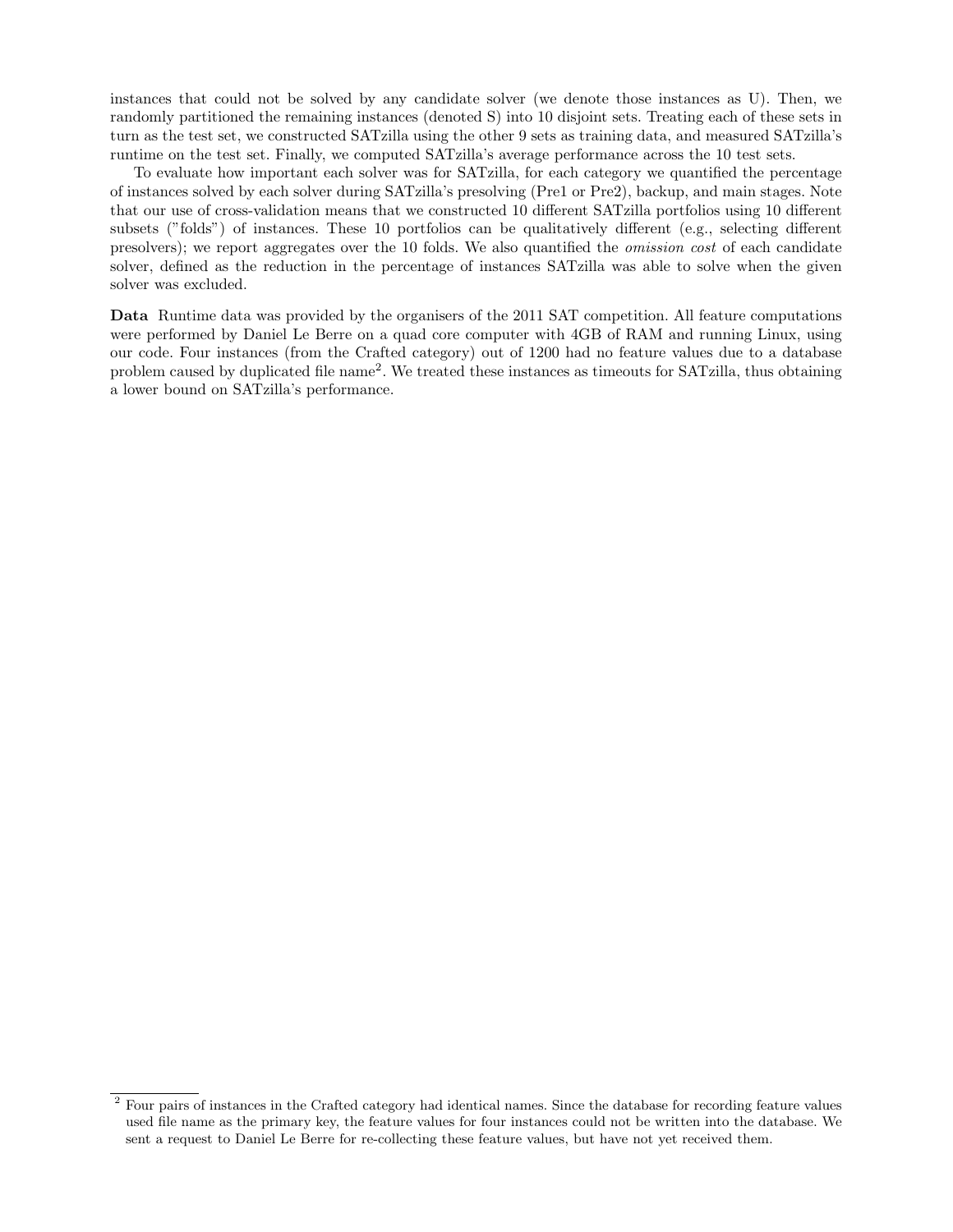## 2 Results for Category Application

| Solver             |          |          | Virtual best solver Oracle SATzilla 2011 (Application) Gold medalist: Glucose 2 |          |
|--------------------|----------|----------|---------------------------------------------------------------------------------|----------|
| $ Average$ Runtime | 1104     | 1138     | 1685                                                                            | 1856     |
| $ $ (CPU seconds)  |          |          |                                                                                 |          |
| Solved Percentage  | $84.7\%$ | $84.3\%$ | $75.\overline{3\%}$                                                             | $71.7\%$ |

Table 2. Comparison of SATzilla 2011 (Application) with virtual best solver, Oracle (SATzilla with perfect selector), and the gold medalist (Glucose 2) on Application; Timeout runs are counted as the cutoff of 5000 CPU seconds.



Fig. 1. Comparison of SATzilla 2011 (Application) with Oracle (SATzilla with perfect selector) [left], and the gold medalist (Glucose 2) [right] on Application; each point corresponds to one SAT instance.

| Solver              | Used as<br><b>Backup</b> | <b>Applied</b><br>(Solved) | Used as<br>Presolver 1 | Solved   | Used as<br>Presolver 2 | Solved Picked by Model<br>(Solved) | Cost of<br><b>Omission</b> |
|---------------------|--------------------------|----------------------------|------------------------|----------|------------------------|------------------------------------|----------------------------|
| Glucose 2           | 10/10                    | $10.3\%$ $(8.7\%)$         | 3/10                   | 6.3%     |                        | $9.9\%$ $(9.5\%)$                  | $0.4\%$                    |
| Glueminisat 2.2.5   |                          |                            | 5/10                   | $13.4\%$ |                        | 12.7% (9.9%)                       | $0.8\%$                    |
| QuteRSat            |                          |                            |                        |          |                        | $12.7\%$ $(11.1\%)$                | $0.8\%$                    |
| Precosat 236        |                          |                            |                        |          |                        | $5.5\%$ (4.7%)                     | $0.4\%$                    |
| EBGlucose 1.0       |                          |                            | 1/10                   | 2.8%     |                        | $1.9\%$ (1.6%)                     | $0.8\%$                    |
| CryptoMiniSat       |                          |                            |                        |          |                        | $3.6\%$ $(3.6\%)$                  | $0.4\%$                    |
| Minisat psm         |                          |                            | 1/10                   | 2.8%     |                        | $0.4\%$ (0.4%)                     | $1.2\%$                    |
| MPhaseSAT64         |                          |                            |                        |          |                        | $3.6\%$ (2.8%)                     | 1.6%                       |
| Lingeling 587f      |                          |                            |                        |          |                        | $2.4\%$ (2.4%)                     | $0.8\%$                    |
| Contrasat           |                          |                            |                        |          |                        | $2.4\%$ (2.0%)                     | 1.2%                       |
| Minisat 2.2.0       |                          |                            |                        |          |                        | $2.0\%$ (2.0%)                     | $-0.4%$                    |
| ILR GL SHR          |                          |                            |                        |          |                        | $2.0\%$ (1.6%)                     | $0.8\%$                    |
| RestartSAT B95      |                          |                            |                        |          |                        | $1.9\%$ $(1.2\%)$                  | $0.4\%$                    |
| Rcl                 |                          |                            |                        |          |                        | $1.2\%$ $(1.2\%)$                  | $0.4\%$                    |
| MiniSAT 2.2.0 agile |                          |                            |                        |          |                        | $1.6\%$ (0.8%)                     | $0.4\%$                    |
| Cir minisat (simp)  |                          |                            |                        |          |                        | $0.8\%$ (0.8%)                     | $0.0\%$                    |

Table 3. Solvers used in SATzilla 2011 (Application) on Application (after having dropped instances that could not be solved by any candidate). Omission cost for a solver s is negative if SATzilla performed better without s. (Usually, SATzilla's solver subset selection phase recognizes that fact and drops s, but this process is not perfect when the training set is too small).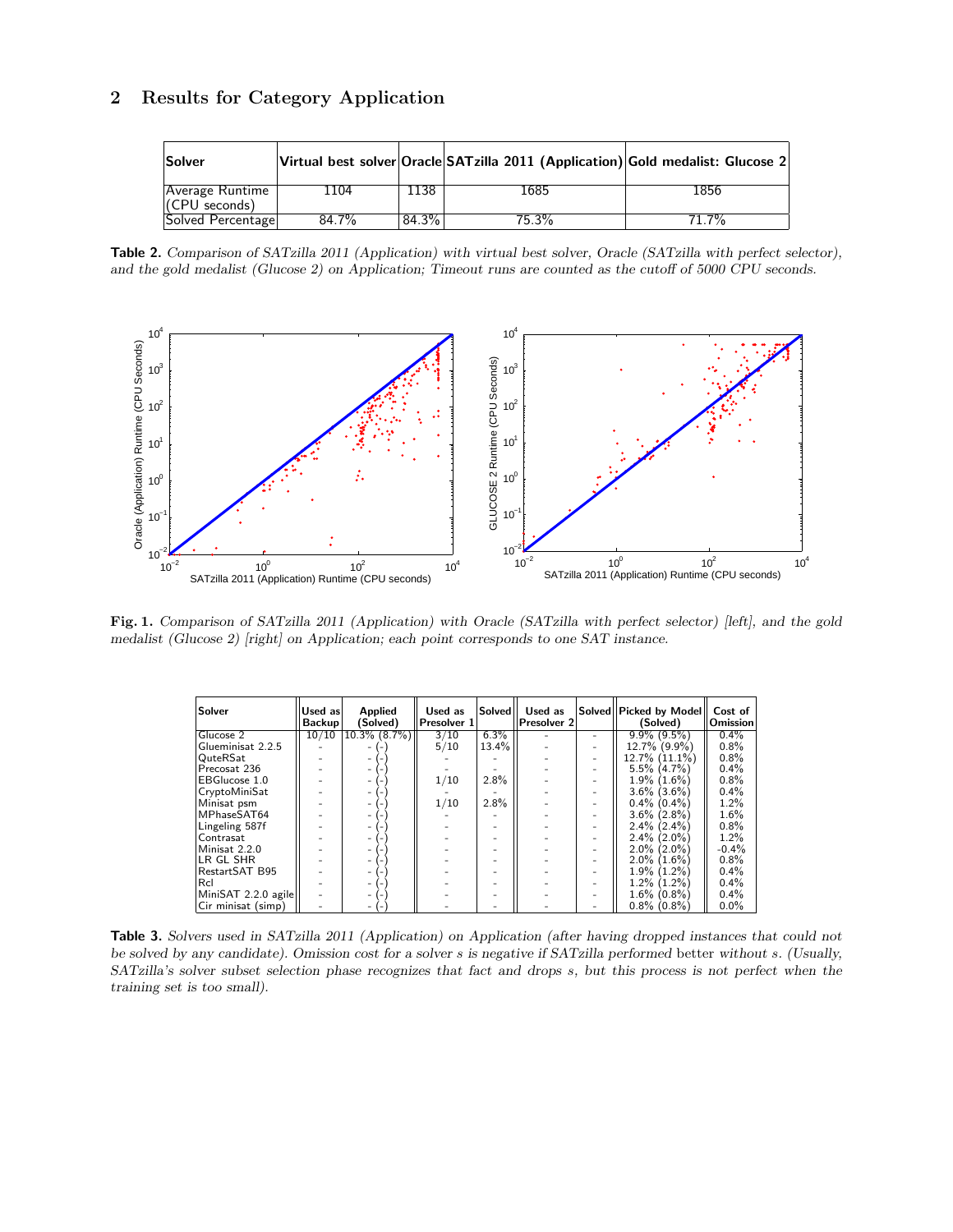

Fig. 2. Runtime CDF for SATzilla 2011 (Application), virtual best solver, Oracle (SATzilla with perfect selector), and the gold medalist (Glucose 2) on Application.



Fig. 3. Left: solver selection frequencies for SATzilla 2011 (Application); Right: the fraction of instances solved by pre-solvers, the backup solver, and candidate solvers. We only show names for solvers that were picked more than 5% of the time. Data set: Application.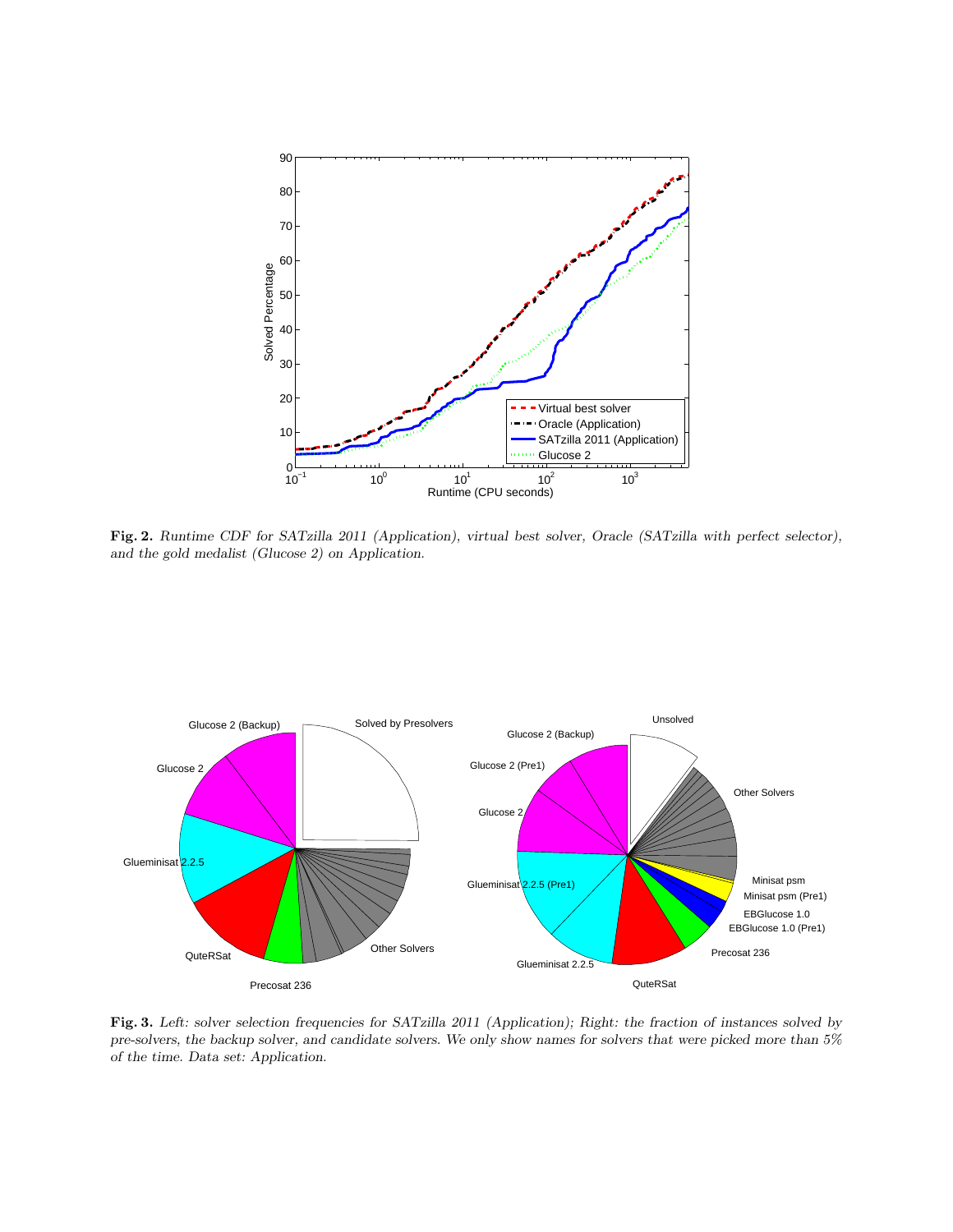## 3 Results for Category Crafted

| <b>Solver</b>                      |          |          | Virtual best solver Oracle SATzilla 2011 (Crafted) Gold medalist: 3S |       |
|------------------------------------|----------|----------|----------------------------------------------------------------------|-------|
| Average Runtime<br>$(CPU$ seconds) | 1542     | 1667     | 2096                                                                 | 2602  |
| Solved Percentage                  | $76.3\%$ | $73.7\%$ | $66.0\%$                                                             | 54.3% |

Table 4. Comparison of SATzilla 2011 (Crafted) with virtual best solver, Oracle (SATzilla with perfect selector), and the gold medalist (3S) on Crafted; Timeout runs are counted as the cutoff of 5000 CPU seconds.



Fig. 4. Comparison of SATzilla 2011 (Crafted) with Oracle (SATzilla with perfect selector) [left], and the gold medalist (3S) [right] on Crafted; each point corresponds to one SAT instance.

| Solver            | Used as<br>Presolver 1 |         | Solved   Used as<br>Presolver 2 |         | Solved  Picked by Model  <br>(Solved) | Cost of<br><b>Omission</b> |
|-------------------|------------------------|---------|---------------------------------|---------|---------------------------------------|----------------------------|
| Sattime           | 2/10                   | $6.4\%$ |                                 |         | $15.5\%$ (12.8%)                      | $3.6\%$                    |
| Sol               |                        |         | 1/10                            | $1.4\%$ | 13.7% (13.7%)                         | 8.1%                       |
| Clasp 2.0 R4092   |                        |         |                                 |         | $17.4\%$ (15.5%)                      | 2.7%                       |
| PicoSAT 941       |                        |         |                                 |         | $10.1\%$ (10.1%)                      | 0.5%                       |
| Clasp 1.2.0 SAT09 |                        |         |                                 |         | $7.8\%$ (6.9%)                        | $1.4\%$                    |
| QuteRSat          |                        |         |                                 |         | $6.9\%$ $(6.4\%)$                     | $1.4\%$                    |
| $S$ attime $+$    |                        |         |                                 |         | $6.4\%$ (5.9%)                        | 1.4%                       |
| MPhaseSAT         |                        |         |                                 |         | $5.0\%$ (4.6%)                        | $3.6\%$                    |
| CryptoMiniSat     |                        |         |                                 |         | $3.2\%$ (2.7%)                        | 0.5%                       |
| RestartSAT B95    |                        |         |                                 |         | $2.7\%$ $(1.4\%)$                     | $1.4\%$                    |
| SApperloT2010     |                        |         |                                 |         | $1.4\%$ $(1.4\%)$                     | 1.8%                       |
| Glucose 2         |                        |         |                                 |         | $0.5\%$ (0.5%)                        | $3.6\%$                    |
| JMiniSat 2011     |                        |         |                                 |         | $0.5\%$ (0.5%)                        | $0.9\%$                    |

Table 5. Solvers used in SATzilla 2011 (Crafted) on Crafted (after having dropped instances that could not be solved by any candidate). Omission cost for a solver s is negative if SATzilla performed better without s. (Usually, SATzilla's solver subset selection phase recognizes that fact and drops s, but this process is not perfect when the training set is too small).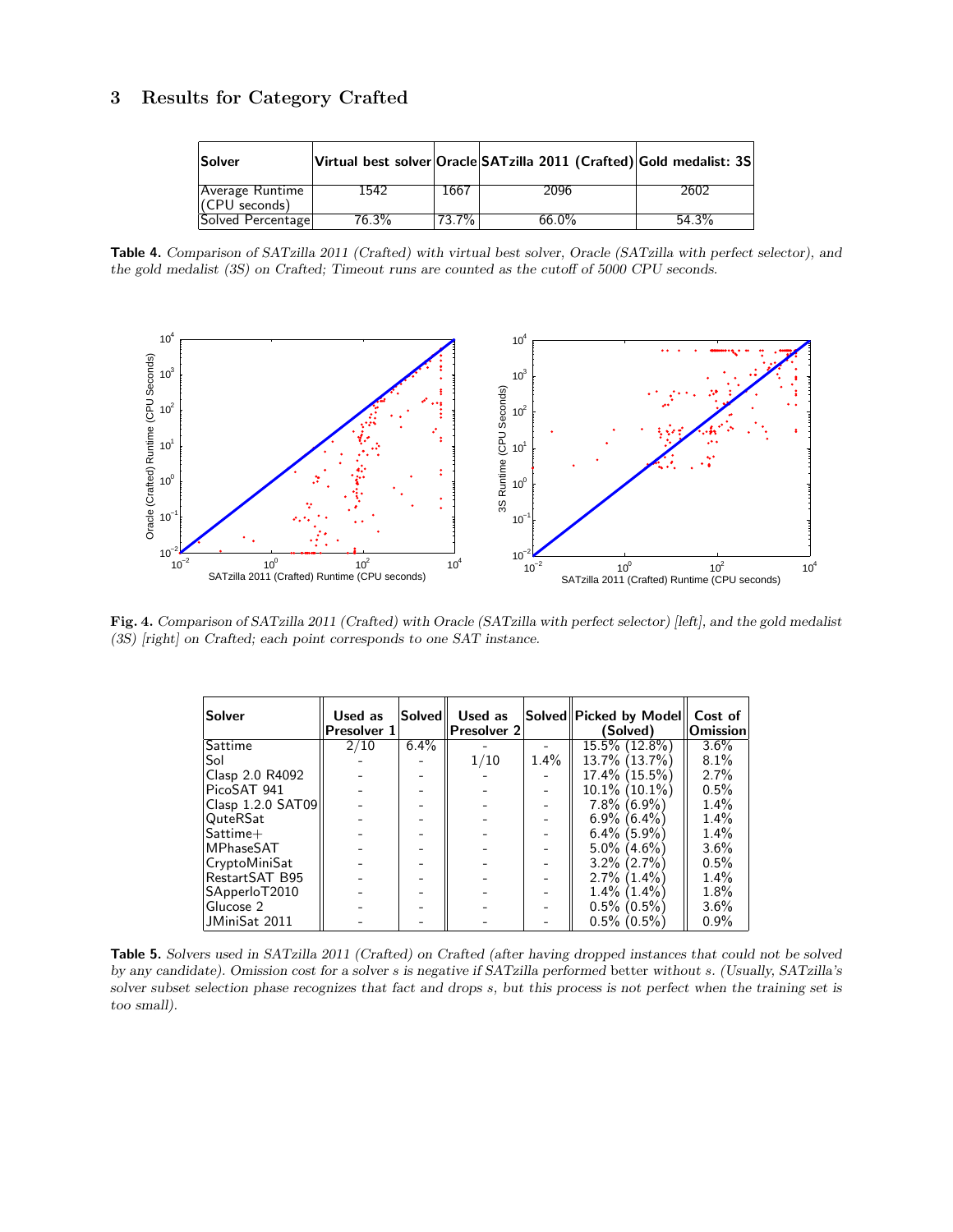

Fig. 5. Runtime CDF for SATzilla 2011 (Crafted), virtual best solver, Oracle (SATzilla with perfect selector), and the gold medalist (3S) on Crafted.



Fig. 6. Left: solver selection frequencies for SATzilla 2011 (Crafted); Right: the fraction of instances solved by presolvers, the backup solver, and candidate solvers. We only show names for solvers that were picked more than 5% of the time. Data set: Crafted.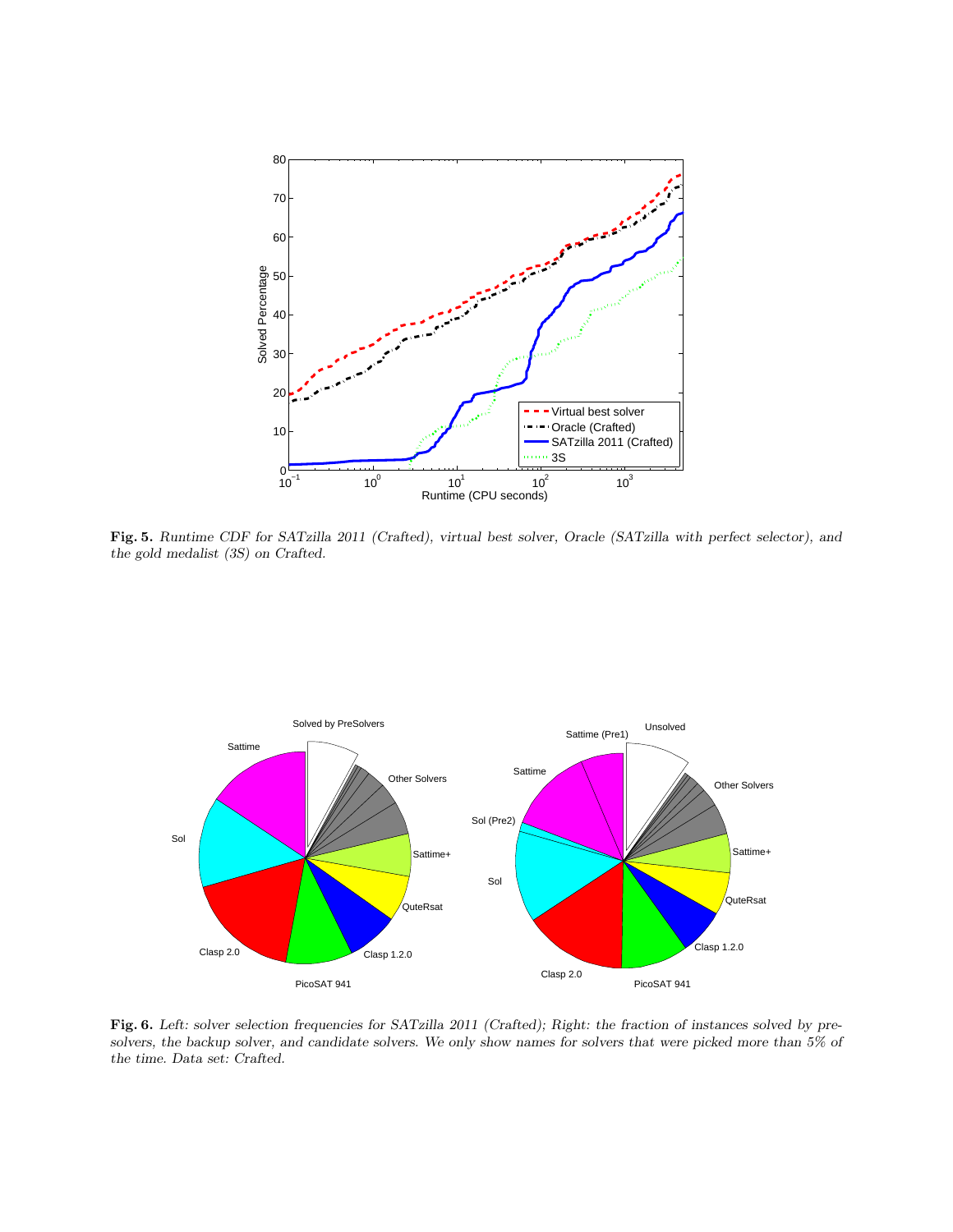## 4 Results for Category Random

| Solver             |          |          | Virtual best solver Oracle SATzilla 2011 (Random) Gold medalist: 3S |          |
|--------------------|----------|----------|---------------------------------------------------------------------|----------|
| $ Average$ Runtime | 1074     | 1087     | 1172                                                                | 1836     |
| $ $ (CPU seconds)  |          |          |                                                                     |          |
| Solved Percentage  | $82.2\%$ | $82.0\%$ | $80.8\%$                                                            | $68.0\%$ |

Table 6. Comparison of SATzilla 2011 (Random) with virtual best solver, Oracle (SATzilla with perfect selector), and the gold medalist (3S) on Random; Timeout runs are counted as the cutoff of 5000 CPU seconds.



Fig. 7. Comparison of SATzilla 2011 (Random) with Oracle (SATzilla with perfect selector) [left], and the gold medalist (3S) [right] on Random; each point corresponds to one SAT instance.

| Solver           | Used as<br>Presolver 1 | <b>Solved</b> | Used as<br>Presolver 2 | Solved Picked by Model Cost of<br>(Solved) | Omission |
|------------------|------------------------|---------------|------------------------|--------------------------------------------|----------|
| EagleUP          | 10/10                  | $47.6\%$      |                        | $4.5\%$ $(3.7\%)$                          | $2.2\%$  |
| Sparrow2011      |                        |               |                        | $20.3\%$ (20.3%)                           | $4.9\%$  |
| March rw         |                        |               |                        | $20.1\%$ (19.9%)                           | $0.0\%$  |
| March hi         |                        |               |                        | $5.3\%$ (5.1%)                             | $0.2\%$  |
| $G$ novelty $+2$ |                        |               |                        | $0.8\%$ (0.8%)                             | $0.4\%$  |
| <b>MPhaseSAT</b> |                        |               |                        | $0.4\%$ (0.4%)                             | $0.2\%$  |
| Sattime          |                        |               |                        | $0.4\%$ (0.4%)                             | $0.6\%$  |
| Adaptg2wsat2011  |                        |               |                        | $0.4\%$ (0.2%)                             | $-0.4\%$ |
| TNM              |                        |               |                        | $0.2\%$ (0.2%)                             | $0.4\%$  |

Table 7. Solvers used in SATzilla 2011 (Random) on Random (after having dropped instances that could not be solved by any candidate). Omission cost for a solver s is negative if SATzilla performed better without s. (Usually, SATzilla's solver subset selection phase recognizes that fact and drops s, but this process is not perfect when the training set is too small).